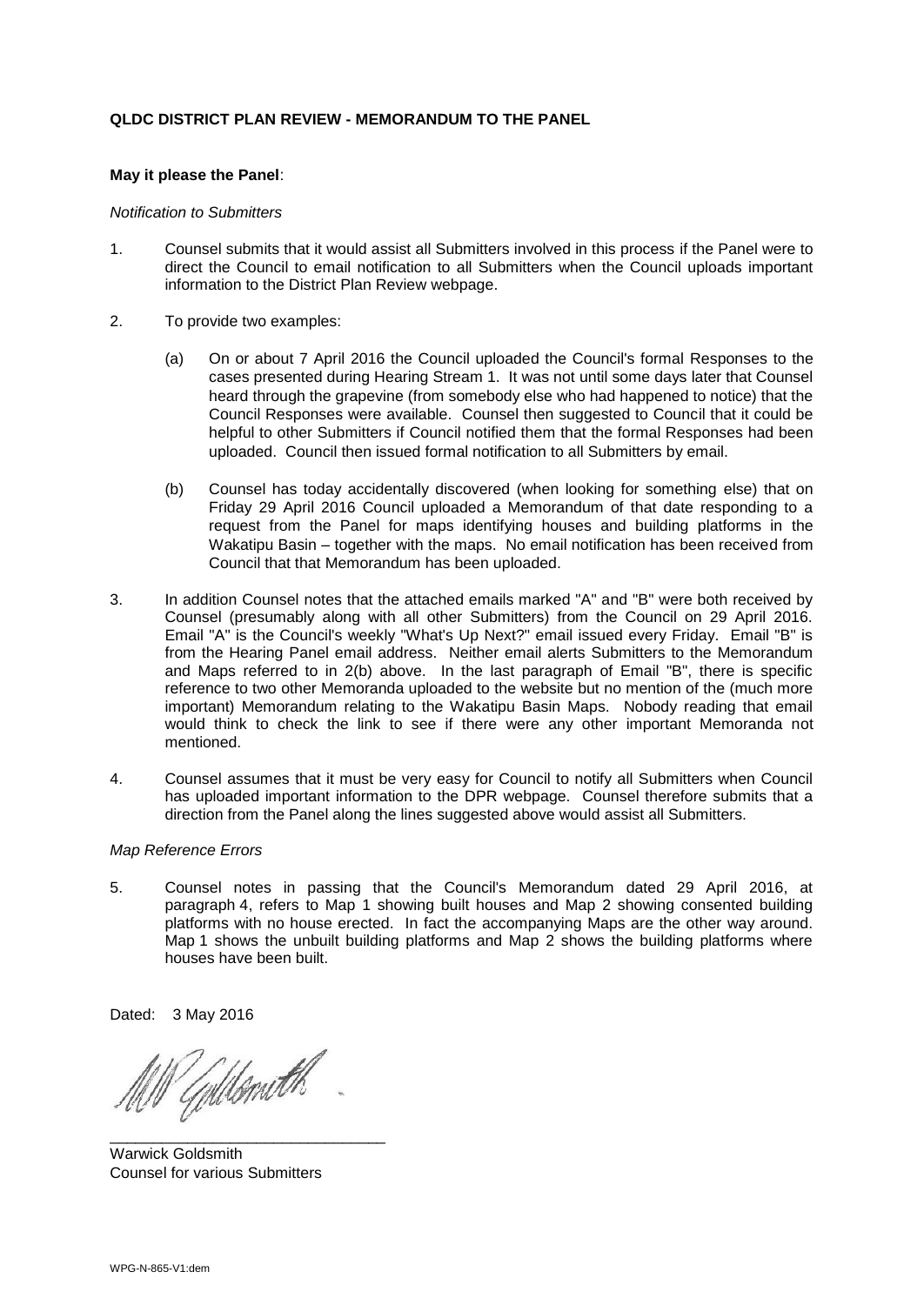## **Warwick Goldsmith**

| From:    | Michele Poole <michele.poole@qldc.govt.nz></michele.poole@qldc.govt.nz> |
|----------|-------------------------------------------------------------------------|
| Sent:    | Friday, 29 April 2016 1:46 p.m.                                         |
| Subject: | QLDC District Plan Review - What's Up Next #9                           |

District Plan Hearings - What's Up Next?

All eyes turn to the Lake Hawea Community Centre from Monday, when hearings begin on the Rural Stream.

QLDC will present its opening from Monday afternoon until the end of Wednesday's session. After that, the floor belongs to submitters from the community.

The schedule of submitters and their speaking times are here:

http://www.qldc.govt.nz/assets/Uploads/Planning/District-Plan/Hearings-Page/Hearing-Stream-2/Stream-2-Timetable.pdf#page=1

All the evidence to be presented is here: http://www.gldc.govt.nz/planning/district-plan/proposed-districtplan/proposed-district-plan-hearings/rural/pre-lodged-and-pre-tabled-evidence/

Hearings for the following two weeks will be in Queenstown and the schedule for both is here: http://www.qldc.govt.nz/planning/district-plan/proposed-district-plan/proposed-district-plan-hearings/rural/

Commissioners for this stream are Denis Nugent (Chair), Mark St Clair, Brad Coombs and Ella Lawton. You can find brief profiles of them and all the other commissioners here: http://www.qldc.govt.nz/planning/districtplan/proposed-district-plan/commissioner-profiles/

Michele Poole | Communications Manager | Chief Executive's Office Queenstown Lakes District Council DD: +64 3 450 1723 | Mob: 027 839 8306 E: michele.poole@gldc.govt.nz